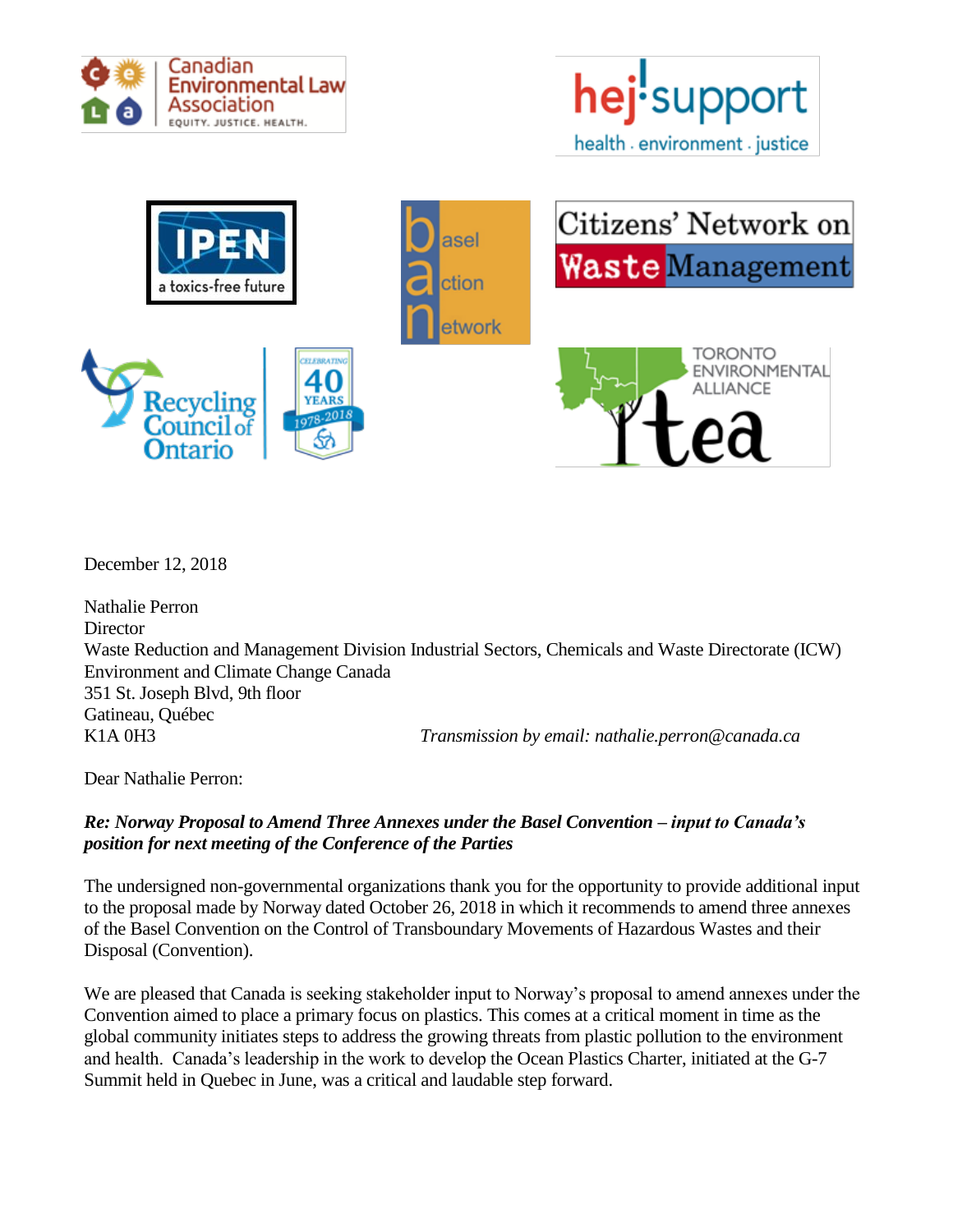The proposal, will seek to amend three annexes under the Convention:

1) Further clarifies the criteria for when solid plastic waste in entry B3010 of annex IX does not trigger the prior informed procedure, and

2) Establishes a new category Y48 to be included in Annex II. This will trigger the prior informed consent procedure for that category, according to the Convention Article 1, paragraph 2 and Article 6, paragraph 1. Norway proposes that the scope of this category is negatively defined to cover solid plastic waste not covered by B3010 in Annex IX.

3) Establishes a new entry AXXXX in Annex VIII for plastic wastes containing or contaminated with Annex I constituents to an extent that they exhibit an Annex III characteristic.

According to the Norway proposal:

*The proposed amendments aim to clarify the distinction between hazardous plastic waste already covered by the [prior informed consent] PIC procedure, problematic streams of plastic waste that should be made subject to the prior informed procedure (Annex II-waste), and uncontaminated, presorted plastic materials for recycling, prepared to a specification and suitable for immediate recycling. The latter group are less likely to pose environmental risks as a result of transboundary movements and therefore may continue to proceed without applying the convention prior informed consent procedures.*

*The proposal promotes the trade for recovery of uncontaminated and sorted plastic waste streams and incentives the environmentally sound management of plastic wastes limiting the plastic waste that ends up in the marine environment.*

### *UNEP Position on the Norway Proposal*

 $\overline{a}$ 

The Proposal from Norway is gaining support from countries and intergovernmental organizations. For example**,** in September 2018, at the [Open-Ended Working Group of the Basel Convention](http://www.basel.int/TheConvention/OpenendedWorkingGroup(OEWG)/Meetings/OEWG11/Overview/tabid/6258/Default.aspx) 21 countries supported the proposal as a significant move forward to reduce plastic pollution.

According to UNEP, "By explicitly including plastic waste in the scope of the Basel Convention, these waste streams can be controlled, and mismanagement of plastic waste avoided"  $1$  UNEDP also notes that the Norwegian proposal provides clarity on the regulation of plastic wastes that helps to avoid shipping of plastic waste as "green" waste.

# *We urge the government to support the Norway proposal to amend 3 annexes of the Convention.*

The Norway proposal complements and advances the global efforts to address plastics pollution set out in the Ocean Plastics Charter led by Canada and puts in place key provisions in the Convention that strengthens prior informed consent procedures for movement of hazardous materials including plastics and seeks to improve the capture and recycling of uncontaminated materials, particularly plastics.

<sup>&</sup>lt;sup>1</sup> https://resource-recycling.com/resourcerecycling/wp-content/uploads/2018/06/UNEP-CHW-COMM-Legal-CLI-Annexes-20180608.English.pdf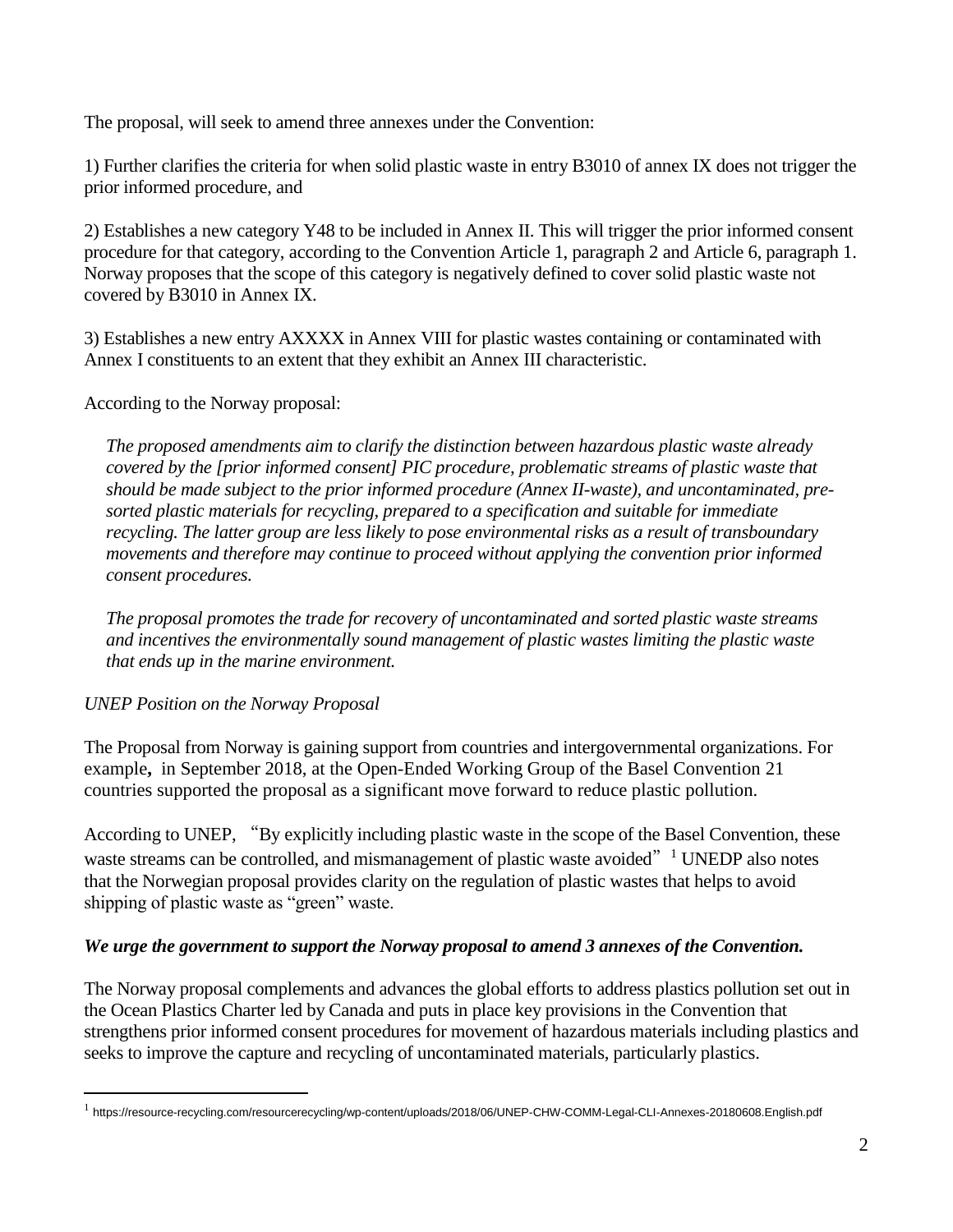#### *Advancing Canada's Strategy on Zero Plastic Waste*

The timing of Norway's proposal complements Canada's Strategy on Zero Plastic Waste, announced by the Canadian Council of Ministers of the Environment (CCME), which seeks to keep all plastics in a circular economy system and out of the environment. The Strategy is consistent with commitments and objectives presented in the Ocean Plastics [Charter,](https://g7.gc.ca/wp-content/uploads/2018/06/OceanPlasticsCharter.pdf) which was launched by Canada as part of its 2018 G7 presidency, under the theme of ocean health and marine litter.

The vision of the Strategy is to keep all plastics in the economy and out of the environment using a circular economy approach. While waste management programs are established in Canada, more than 89% of plastics are still landfilled and incinerated. To improve the situation, the Strategy recognizes the need for an integrated system that consists of three areas of activity: prevention, collection and clean-up, and value recovery. The system will be supported by enabling activities, including awareness-raising, and education, research and innovations, regulations and market-based instruments. The design of plastic products must become one of the priority actions that will contribute to the overall goal of 100% reusable and recyclable plastic products. Canada also plans to reduce the amount of e-waste plastic exported to other countries with the aim to recycle more domestically.

At the multi-stakeholder workshop organized in Ottawa by Environment and Climate Change Canada and Health Canada on Wednesday November 28, 2018, participating NGO groups raised concerns over recycling of plastic contaminated with toxic chemicals (as additives) into new products, which undermines recycling and the circular economy. Examples were presented by the NGOs of products created using materials from recycling of plastics containing toxics contain the same toxic additives as the original plastic products. In its response to the NGO concerns, the ECCC noted that the design of safe plastic, free from toxic chemicals will be part of the actions aimed at in the implementation of the Strategy on Zero Plastic Waste. Design of plastic products that could be recycled putting a specific ban on the mixing of different types of plastics – is one of the approaches that ECCC is considering. It was noted by some meeting participants that in many cases there is no need for single-use plastic products; therefore it would be better to phase out the use of these products instead of trying to recycle them.

NGOs further highlighted concerns over the impact of plastic-to-fuel technologies on climate change, as well as the increase in toxic emissions and toxic ash as a result of energy recovery from waste to energy technology. ECCC recognized the problem by saying that the country is not willing to increase the number of waste-to-energy facilities so far and that toxic ash and other residues are well regulated. Nevertheless, the possible options regarding energy recovery – incineration technology will be closely scrutinized as some provinces including Ontario permit the use of alternative fuels relying on materials destined for final disposal.

### *Norway proposed amendments – global commitment and improvement to the scope of Basel Convention*

While Canada has made strides to elevate the challenges with global plastic pollution through its Ocean Plastic Charter, the amendments proposed by Norway further elevates the necessity for global actions. If supported, the Parties to the Convention will be given necessary tools and obligations that trigger change in the production, use and ultimately management of plastic products after their use. If adopted the amendments to the three Annexes will elevate certainty that recycling for sorted and uncontaminated